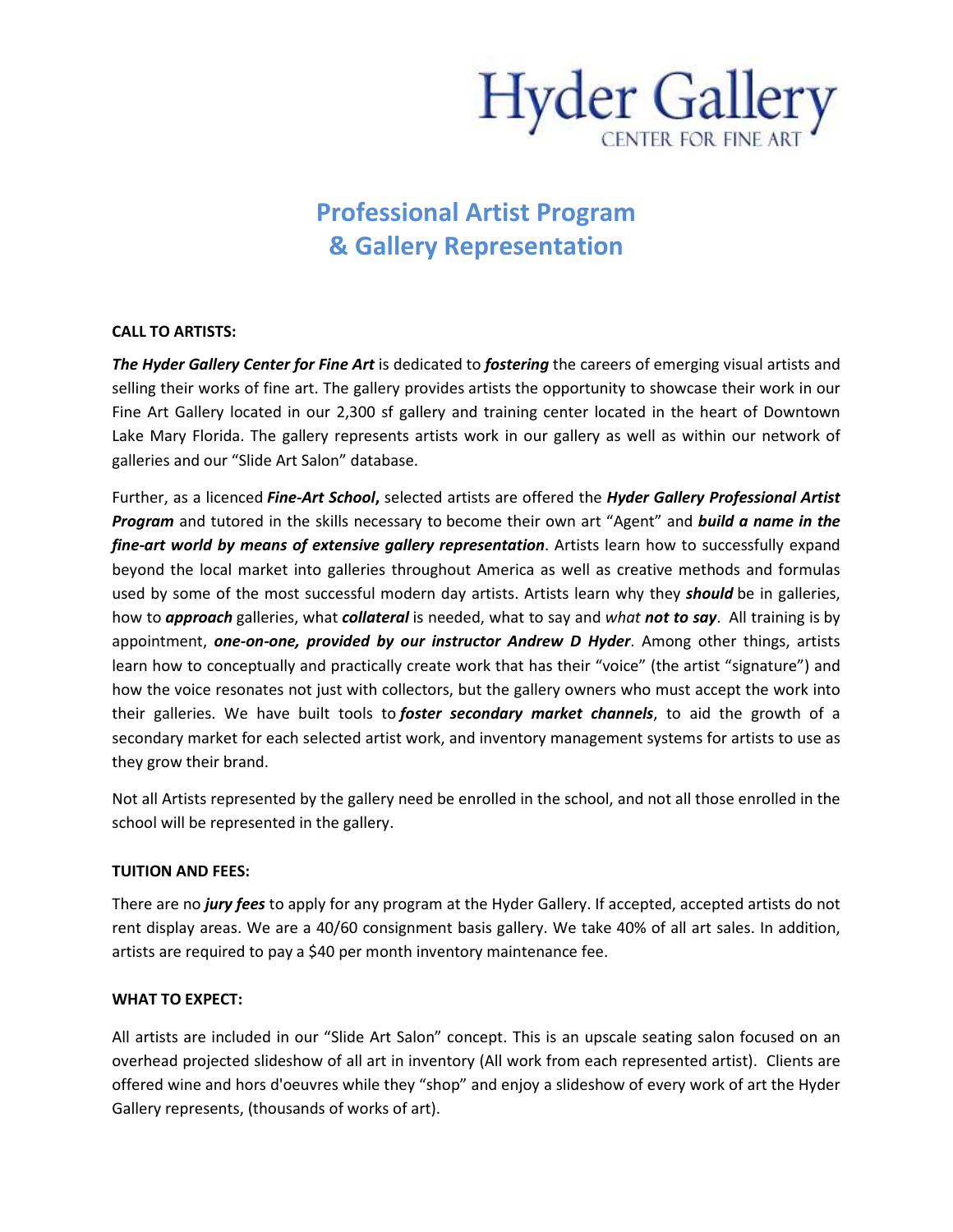

Our chief aim is to help artists *propel* their "brand" into the fine art scene. To that end, the focus of our selection process is on the raw *talent* found in work submitted, not necessarily on an artist's resume or historical success. We further look for artists who have intense motivation and a desire to succeed. We *require* our artists to be easy to work with (i.e. nice). Since gallery competition is fierce, any artist who might be difficult to work with, (creative genius or not) will be politely dismissed (at any time) from our program(s).

Each of our represented artists are granted a display area in the gallery for their work of approximately *8'x7'* (56 square feet subject to the curator's discretion), and are issued an account on in our inventory management system, which can be easily maintained by the artist. This is the same database that is used in our slide art salon area.

All accepted artists are included in the *www.HyderGallery.com* online gallery as well as given access to *www.PortfolioCatalog.com* which is a comprehensive inventory management and gallery art/print tracking system for artists. Both online properties are SEO geared toward serious fine art collectors and galleries and help further promote our artists' work nationally and internationally.

#### **DEADLINE:**

Ongoing (none)

#### **ELIGIBILITY:**

The "Call to Artists" is open to all *Fine Art* visual artists (Painters, Photographers and Sculptors). All Fine Art mediums are considered. All artwork must be original (non-derivative) work executed/created by the submitting artist. Limited Editions of original work are acceptable. However, works produced by nonhuman artists or Folk Art, Crafts and Antiques are not eligible. Works that are religious, patriotic/political, controversial, explicit nudes, or potentially offensive or "scary" in nature are not eligible. Artists must be at least 16 years old (unless accompanied by parent or guardian). All accepted artists, will be required to sign a marketing and representation agreement to enable the Gallery to market the Artist's work. The Gallery's representation is *non-exclusive* leaving Artists free to (and taught how to) seek additional sales channels (other Galleries) for their art (outside of the Lake Mary area). The Gallery representation agreement requires a minimum duration of 6 months and at the Artist's request may be perpetually ongoing. The Gallery reserves the right to reject (at any time) an individual work of art by an otherwise accepted Artist if a specific work does not harmonize with the vision of the Curator/Gallery. Advancing artists may be offered an opportunity to do an art show at the special request and discretion of the Curator.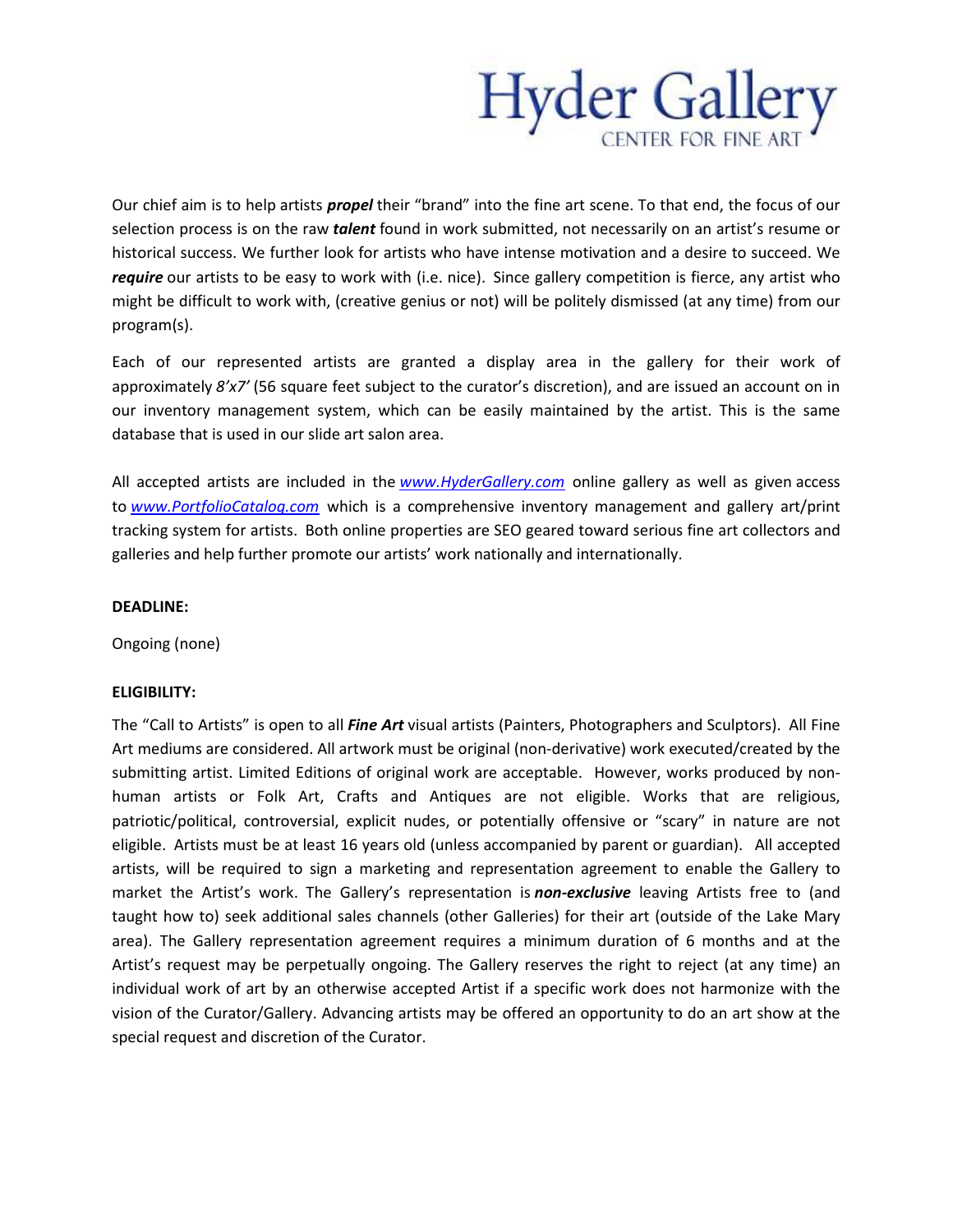

#### **SUBMISSION**:

Artists must submit between 3 and 10 digital representational images of their art via email (Do not send actual work) according to the following submission guidelines:

Each image file submitted must be NO LARGER than 2 megabytes (mb) in file size. Files are accepted in JPG, TIF, PNG or PDF formats. The dimensions, quality and DPI configurations of your representation images are left to your discretion.

All email submissions must have the Artist's name in the subject line of the email, along with the phrase "Hyder Gallery Jury Review", (example: John Smith Sculpture – Hyder Gallery Jury Review). This helps us sort out submission emails from general email. Each email must include a brief (one paragraph) text indicating intentions or goals as an Artist. Since it is our goal to develop *motivated talent*, an artist biography is not necessary and can/will be developed together. However, the email should consist of:

- *1 Artist full name*
- *2 Artist Telephone Number(s)*
- *3 Artist desired email correspondence address*
- *4 A one sentence description of the style and medium of Artist work.*
- *5 One brief paragraph about goals or intentions as an artist, (or Bio).*

#### **CONTACT**:

Send your submission via email to: Andrew@HyderGallery.com and CC Sharon@HyderGallery.com. Phone contacts are 407-878-7646 (Sharon) or 612-382-5566 (Andrew).

#### **ACCEPTANCE:**

All artists will be notified of a decision regarding their work. If you do not hear from us within 5 days, please call to verify that we received your email. Accepted artists may be placed in the Gallery on a firstcome, first-serve basis. Acceptance requires the Artist to sign the Representation Agreement (to be provided). Accepted artists will be asked to meet for an interview with the Gallery Curator where further details will be provided. If accepted, the Artist MAY be added to a waiting list (depending upon space considerations). Those on the waiting list will be notified of such and offered inclusion as space becomes available. During the time of representation, accepted artists may be assisted with necessary career building tools. Artist's biography and other sales collateral may be written and designed by the Gallery on behalf of or in conjunction with the Artist. The Gallery retains no rights to any sales collateral specific to an artist. The Gallery must maintain a theme and content standards; therefore all work, presentation materials (matting, framing, and Artist's biography) are subject to the Curator's approval. The Curator may refuse a work-of-art from an already accepted Artist if that specific work is deemed to be unready for public presentation.